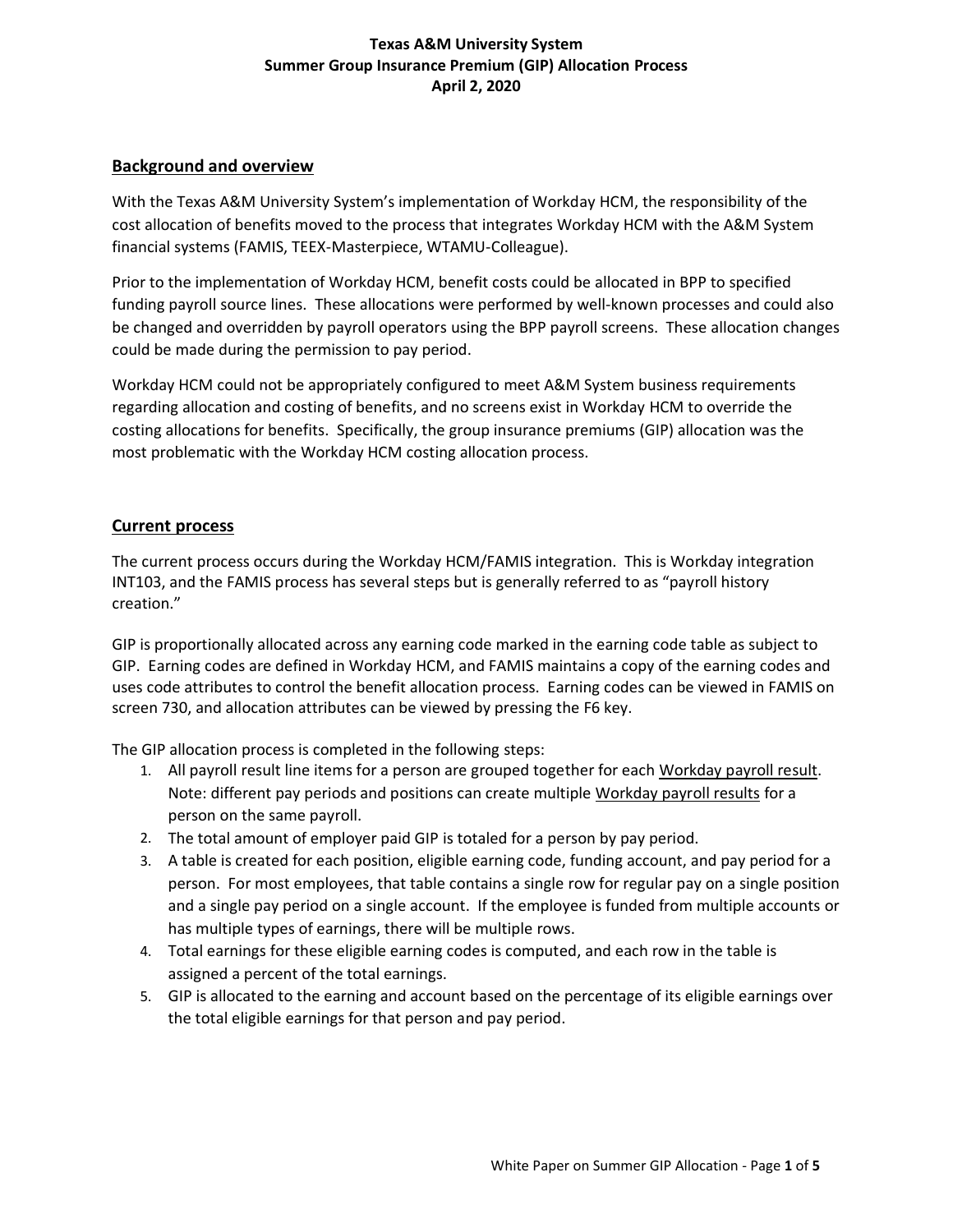#### **Problems and issues**

The summers of 2018 and 2019 revealed the following problems:

- 1. During the summer of 2018, issues were seen when GIP expenses occurred and there were no eligible earnings. This occurred most frequently for employees with nine-month appointments.
	- In 2018, when no eligible earnings were present, the GIP costing fell to the default account for each system member.
	- Later in the summer of 2018, the process was modified to allocate GIP expenses according to the previous May costing allocations in cases where no eligible earnings were present.
- 2. During the summer of 2019, issues were encountered when eligible earnings were present but at a fraction of the employee's regular monthly earnings.
	- In many of these cases, the accounts funding the employees' summer earnings received a disproportionate share of GIP employer-paid benefits.
	- The solution for this issue is described below.

## **Proposed changes for FY 2020**

Note: these proposed changes will only apply to employees under the following conditions:

- 1. The pay period is for the summer months (June, July and August).
- 2. The employee is in a position with an annual work period of less than 11.5 months.

The new process will work as follows:

- 1. The employee's FTE monthly salary will be obtained from Workday HCM. It is provided with the Workday pay result integration.
- 2. If no summer earnings are present for the pay period, any GIP expenses for the summer will be allocated using the costing allocations of the preceding May period (the same as FY 2019).
- 3. For a given pay period, all base pay earnings will be added together. Multiple earning codes can make up base pay, and the earnings may be allocated across multiple account numbers.
- 4. The total of base pay earnings will be divided by the employee's FTE monthly salary to determine the employee's FTE percent for the period.
- 5. If the employee's FTE percentage is greater than or equal to 75%, then all (100%) of the GIP expense for the period will be allocated to the accounts used for the summer earnings.
- 6. If the employee's FTE percentage is less than 75%, the summer GIP expenses for the period will be allocated as follows:
	- GIP expense will be allocated to the summer earnings based on each funding line's FTE percentage. For example, a funding line with 25% of the position's FTE monthly salary will be allocated 25% of the GIP expense.
	- Any remaining GIP expense will be allocated to the accounts used in the preceding May.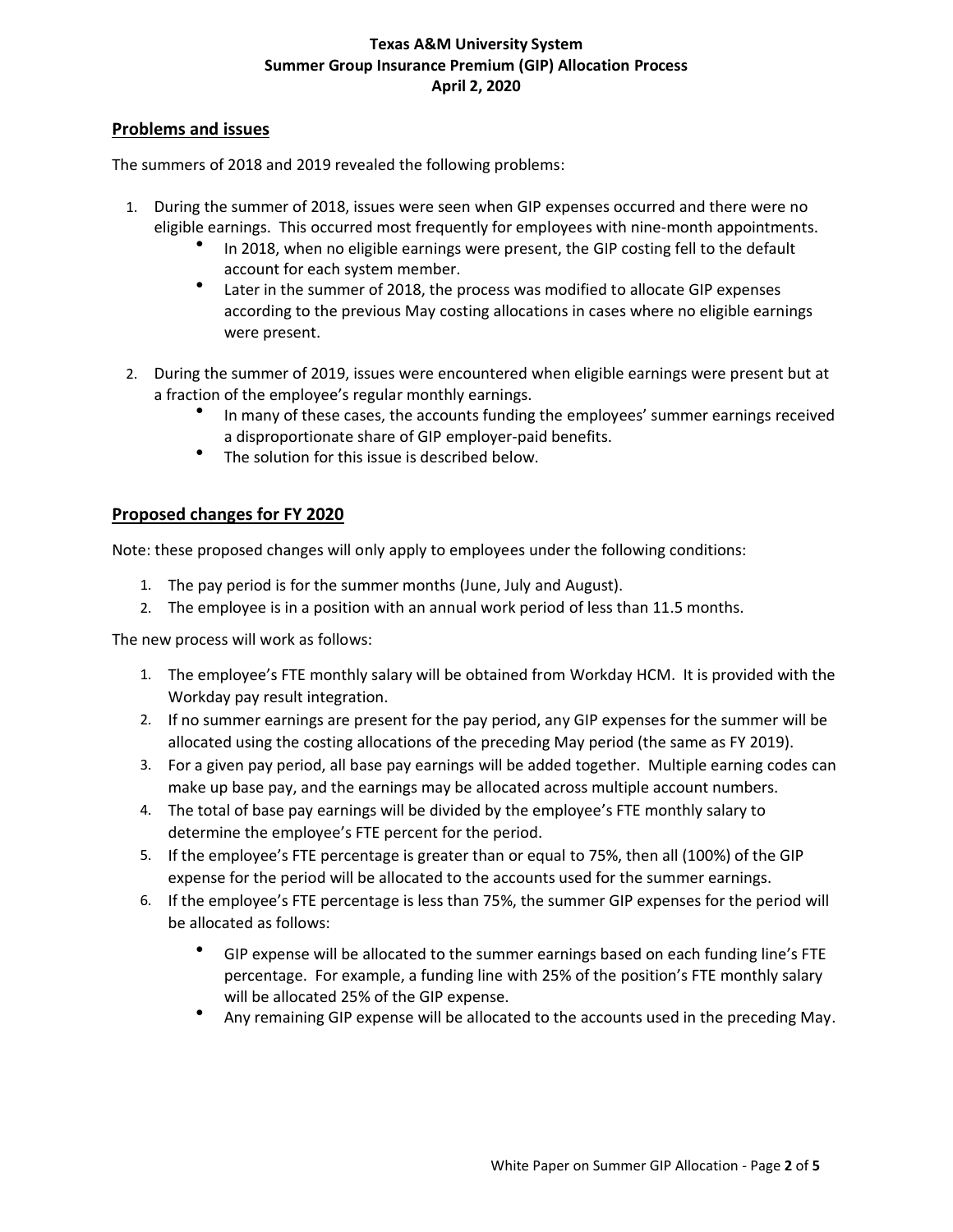#### **Payroll cost transfer impact**

When GIP expenses are connected and allocated to summer earnings, the GIP will remain with the summer earnings, and PCTs will move the GIP along with the regular earnings if the summer earnings are moved with a PCT.

Any GIP expense allocated to the May accounts will be placed on payroll history lines that only contain the GIP expense. In these cases, the GIP alone can be moved and reallocated to any funding source via the PCT process.

#### **Other benefit expenses**

Other Benefit expenses (i.e. TRS, ORP, OAHI, etc.) are not impacted by this change. Those benefits are all applied using standard percentages of earnings. Each employee earning and costing will be assigned its percentage share of those benefit expenses.

#### **Notes on the employee FTE calculation**

As part of this change, a review of the Workday earning codes was conducted. It is proposed that the following earning codes be removed from the list of earnings that are considered base pay and could be allocated to GIP Expense.

For an employee receiving these earnings, removing these earning codes will reduce the employee's FTE monthly salary because the Workday/FAMIS integration recomputes the FTE monthly salary based on earning code. To keep the FTE reports consistent, these earnings will no longer be included in the FTE reports. This will also bring the monthly FTE salary in line with what is reported in Workday.

| Earning codes removed from GIP allocation and FTE reports |                                         |
|-----------------------------------------------------------|-----------------------------------------|
| 056                                                       | Qatar - Salary Incentive                |
| 070                                                       | Distinguished Chair Stipend             |
| <b>DHS</b>                                                | Department Head Stipend                 |
| <b>OTF</b>                                                | Overtime - FLSA                         |
| <b>OTS</b>                                                | Overtime - Straight/State               |
| <b>PTOB</b>                                               | Paid Time Off for Banked Overtime Hours |
| TII                                                       | Temporary / Interim Increase            |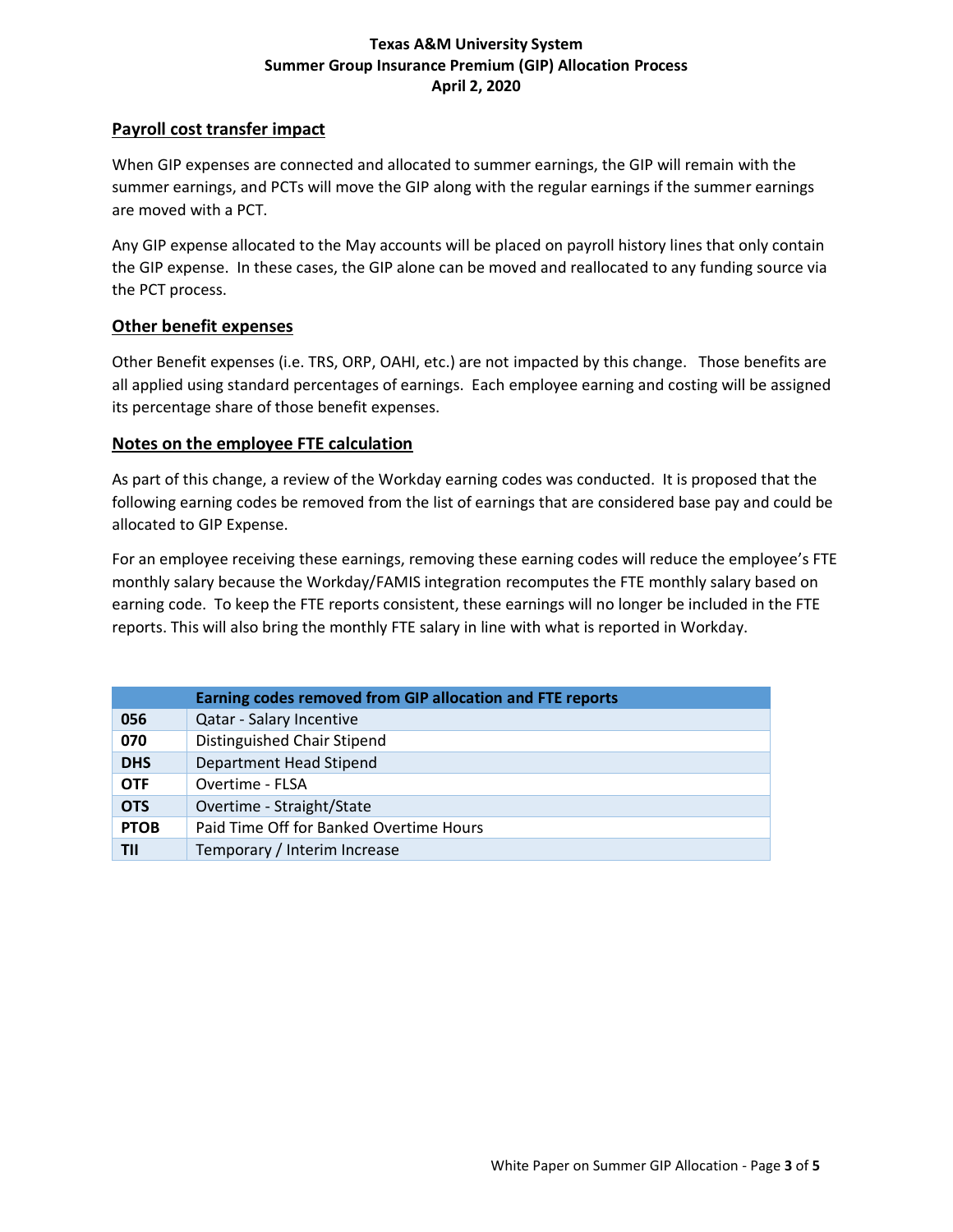The following earning codes will be the new list of earning codes eligible to receive a GIP allocation and will be the earning codes reported on the FTE reports.

|             | Earning codes eligible to receive GIP allocation                            |
|-------------|-----------------------------------------------------------------------------|
| 004         | <b>Study Abroad</b>                                                         |
| 005         | <b>Summer Teaching</b>                                                      |
| 006         | Summer Research                                                             |
| 152         | County Funding (Tax on Total)                                               |
| 153         | County Funding - Extension Agent                                            |
| 155         | <b>County Funding CSRS</b>                                                  |
| 156         | County Funding CSRS (Tax on Total)                                          |
| <b>DBCY</b> | Death Occurred - Final Regular Salary/Regular Hours (Current Calendar Year) |
| <b>DBPY</b> | Death Occurred - Final Regular Salary/Regular Hours (Prior Calendar Year)   |
| <b>PTO</b>  | Paid Time Off                                                               |
| <b>RPH</b>  | <b>Regular Hours</b>                                                        |
| <b>RPS</b>  | <b>Regular Salary</b>                                                       |
| <b>SEP</b>  | Salary Enhancement Pay                                                      |
| <b>WSH</b>  | <b>Work Study Hours</b>                                                     |

# **Examples**

- 1. Employee is a nine-month employee and is given a summer research position for all three months of the summer:
	- Employee's regular FTE monthly salary is \$10,000 per month.
	- The summer appointment is for an 80% FTE.
	- Employee's GIP expense is employee and family: \$992.40 per month.
	- Employee's summer research is funded at 50% FTE from Grant A and 30% from Grant B.
	- Employee is only paid one earning code: RPS (regular salary).

Since the summer FTE is greater than 75%, the employee's summer funding will cover the full cost of the GIP insurance. These allocations will be used for June, July, and August:

- $\circ$  Grant A will fund 62.5% (%) of the GIP: \$620.25.
- o Grant B will fund 37.5% (⅜) of the GIP: \$372.15.
- 2. Employee is a nine-month employee and receives a one-time payment in June for a summer study abroad trip:
	- Employee's regular FTE monthly salary is \$10,000 per month.
	- The summer study abroad payment is \$4,000 (40% FTE).
	- Employee's GIP expense is employee and family: \$992.40 per month.
	- The summer aboard trip is funded from designated account X.

Since the summer FTE is less than 75%, the summer funding will cover only a proportional amount of the summer GIP:

o Designated account X will fund 40% of the GIP: \$396.90.